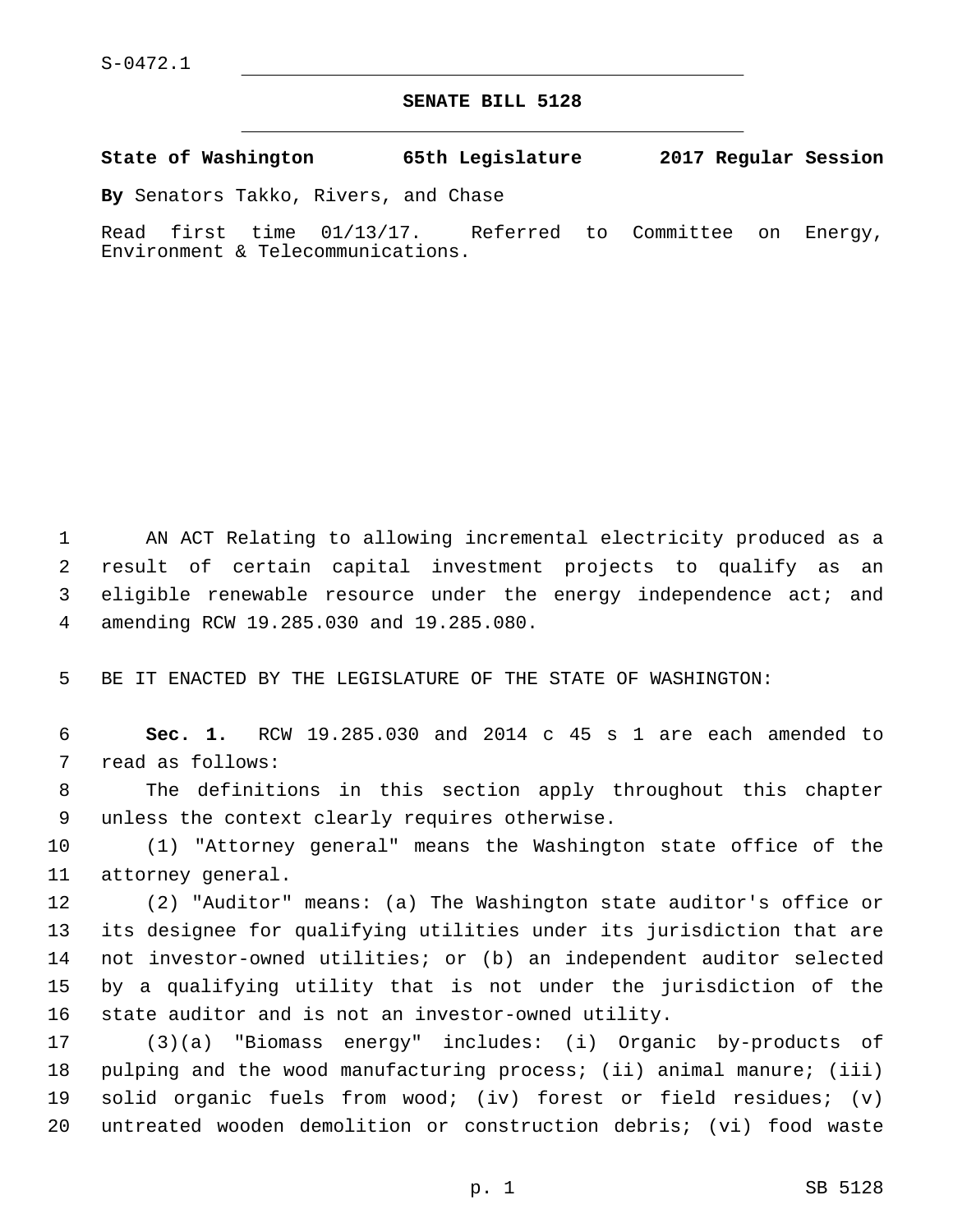and food processing residuals; (vii) liquors derived from algae; (viii) dedicated energy crops; and (ix) yard waste.

 (b) "Biomass energy" does not include: (i) Wood pieces that have been treated with chemical preservatives such as creosote, pentachlorophenol, or copper-chrome-arsenic; (ii) wood from old 6 growth forests; or (iii) municipal solid waste.

 (4) "Coal transition power" has the same meaning as defined in 8 RCW 80.80.010.

 (5) "Commission" means the Washington state utilities and 10 transportation commission.

 (6) "Conservation" means any reduction in electric power consumption resulting from increases in the efficiency of energy use, 13 production, or distribution.

 (7) "Cost-effective" has the same meaning as defined in RCW 15 80.52.030.

 (8) "Council" means the Washington state apprenticeship and training council within the department of labor and industries.

 (9) "Customer" means a person or entity that purchases electricity for ultimate consumption and not for resale.

 (10) "Department" means the department of commerce or its 21 successor.

 (11) "Distributed generation" means an eligible renewable resource where the generation facility or any integrated cluster of such facilities has a generating capacity of not more than five 25 megawatts.

(12) "Eligible renewable resource" means:26

 (a) Electricity from a generation facility powered by a renewable resource other than freshwater that commences operation after March 31, 1999, where: (i) The facility is located in the Pacific Northwest; or (ii) the electricity from the facility is delivered into Washington state on a real-time basis without shaping, storage, 32 or integration services;

 (b) Incremental electricity produced as a result of efficiency improvements completed after March 31, 1999, to hydroelectric generation projects owned by a qualifying utility and located in the Pacific Northwest where the additional generation does not result in 37 new water diversions or impoundments;

 (c) Hydroelectric generation from a project completed after March 31, 1999, where the generation facility is located in irrigation pipes, irrigation canals, water pipes whose primary purpose is for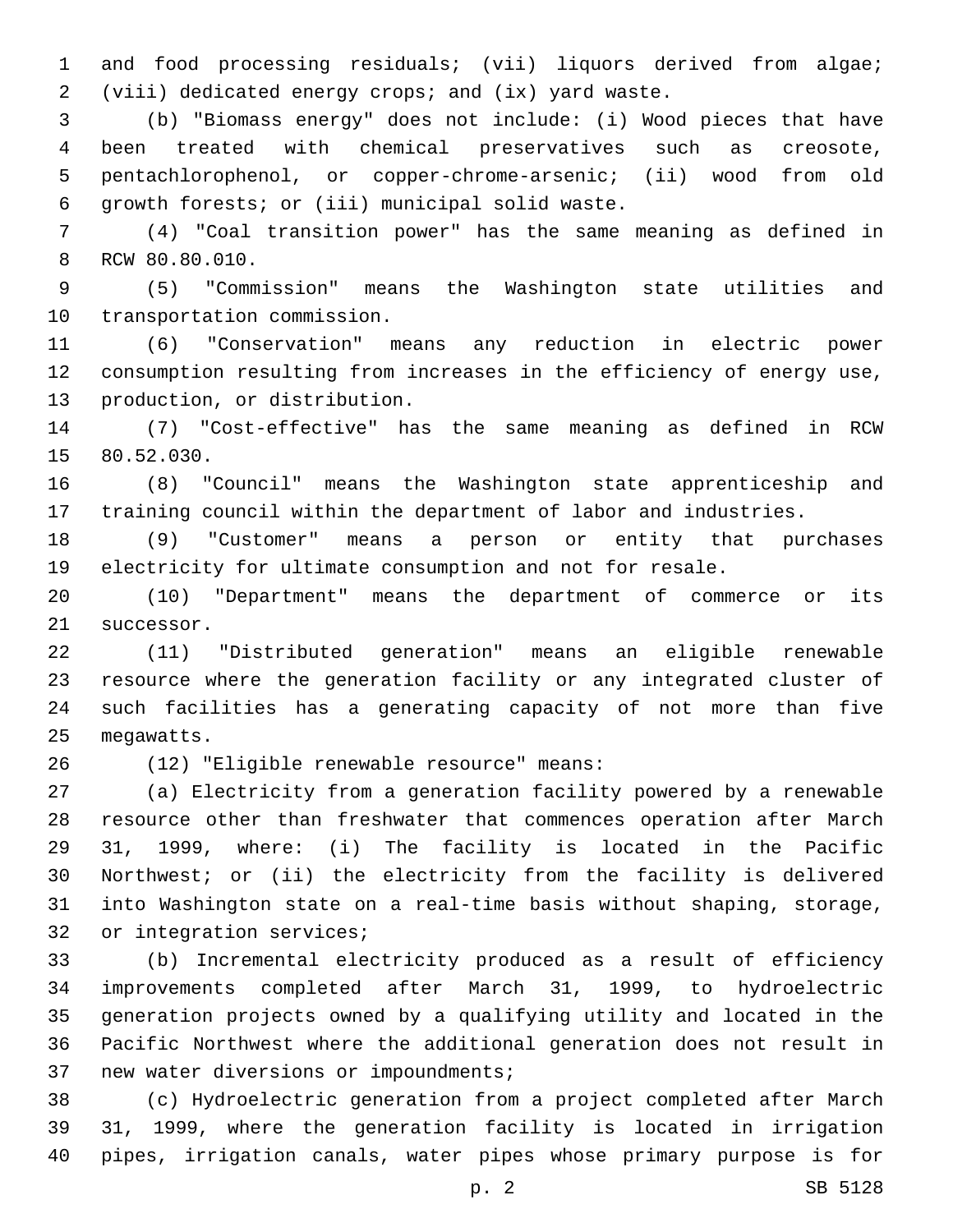conveyance of water for municipal use, and wastewater pipes located in Washington where the generation does not result in new water 3 diversions or impoundments;

(d) Qualified biomass energy; ((or))

 (e) For a qualifying utility that serves customers in other states, electricity from a generation facility powered by a renewable resource other than freshwater that commences operation after March 31, 1999, where: (i) The facility is located within a state in which the qualifying utility serves retail electrical customers; and (ii) the qualifying utility owns the facility in whole or in part or has a long-term contract with the facility of at least twelve months or more; or

 (f) Incremental electricity produced as a result of a capital investment project completed after March 31, 1999, that increases, 15 relative to a baseline level of generation prior to the capital 16 investment project, the amount of electricity generated by a generation facility that commenced operation before March 31, 1999, and is powered by a renewable resource other than freshwater.

 (13) "Investor-owned utility" has the same meaning as defined in 20 RCW 19.29A.010.

 (14) "Load" means the amount of kilowatt-hours of electricity delivered in the most recently completed year by a qualifying utility 23 to its Washington retail customers.

 (15)(a) "Nonpower attributes" means all environmentally related characteristics, exclusive of energy, capacity reliability, and other electrical power service attributes, that are associated with the generation of electricity from a renewable resource, including but not limited to the facility's fuel type, geographic location, vintage, qualification as an eligible renewable resource, and avoided emissions of pollutants to the air, soil, or water, and avoided emissions of carbon dioxide and other greenhouse gases.

 (b) "Nonpower attributes" does not include any aspects, claims, characteristics, and benefits associated with the on-site capture and destruction of methane or other greenhouse gases at a facility through a digester system, landfill gas collection system, or other mechanism, which may be separately marketable as greenhouse gas emission reduction credits, offsets, or similar tradable commodities. However, these separate avoided emissions may not result in or otherwise have the effect of attributing greenhouse gas emissions to 40 the electricity.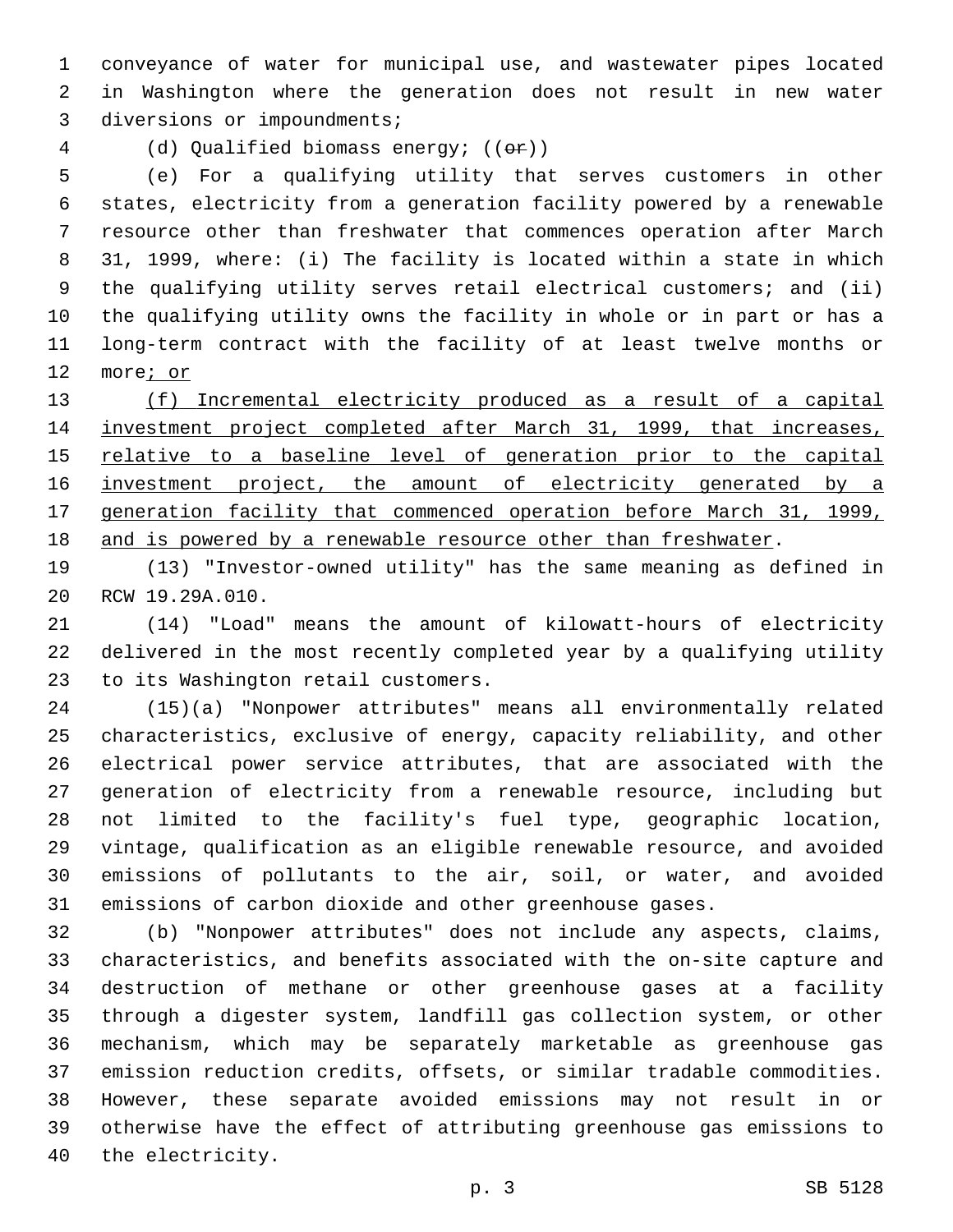(16) "Pacific Northwest" has the same meaning as defined for the Bonneville power administration in section 3 of the Pacific Northwest electric power planning and conservation act (94 Stat. 2698; 16 U.S.C. Sec. 839a).4

 (17) "Public facility" has the same meaning as defined in RCW 39.35C.010.6

 (18) "Qualified biomass energy" means electricity produced from a biomass energy facility that: (a) Commenced operation before March 31, 1999; (b) contributes to the qualifying utility's load; and (c) is owned either by: (i) A qualifying utility; or (ii) an industrial facility that is directly interconnected with electricity facilities that are owned by a qualifying utility and capable of carrying 13 electricity at transmission voltage.

 (19) "Qualifying utility" means an electric utility, as the term "electric utility" is defined in RCW 19.29A.010, that serves more than twenty-five thousand customers in the state of Washington. The number of customers served may be based on data reported by a utility in form 861, "annual electric utility report," filed with the energy information administration, United States department of energy.

 (20) "Renewable energy credit" means a tradable certificate of proof of at least one megawatt-hour of an eligible renewable resource where the generation facility is not powered by freshwater. The certificate includes all of the nonpower attributes associated with that one megawatt-hour of electricity, and the certificate is verified by a renewable energy credit tracking system selected by the 26 department.

 (21) "Renewable resource" means: (a) Water; (b) wind; (c) solar energy; (d) geothermal energy; (e) landfill gas; (f) wave, ocean, or tidal power; (g) gas from sewage treatment facilities; (h) biodiesel fuel as defined in RCW 82.29A.135 that is not derived from crops raised on land cleared from old growth or first-growth forests where the clearing occurred after December 7, 2006; or (i) biomass energy.

 (22) "Rule" means rules adopted by an agency or other entity of Washington state government to carry out the intent and purposes of 35 this chapter.

 (23) "Year" means the twelve-month period commencing January 1st 37 and ending December 31st.

 **Sec. 2.** RCW 19.285.080 and 2007 c 1 s 8 are each amended to read as follows:39